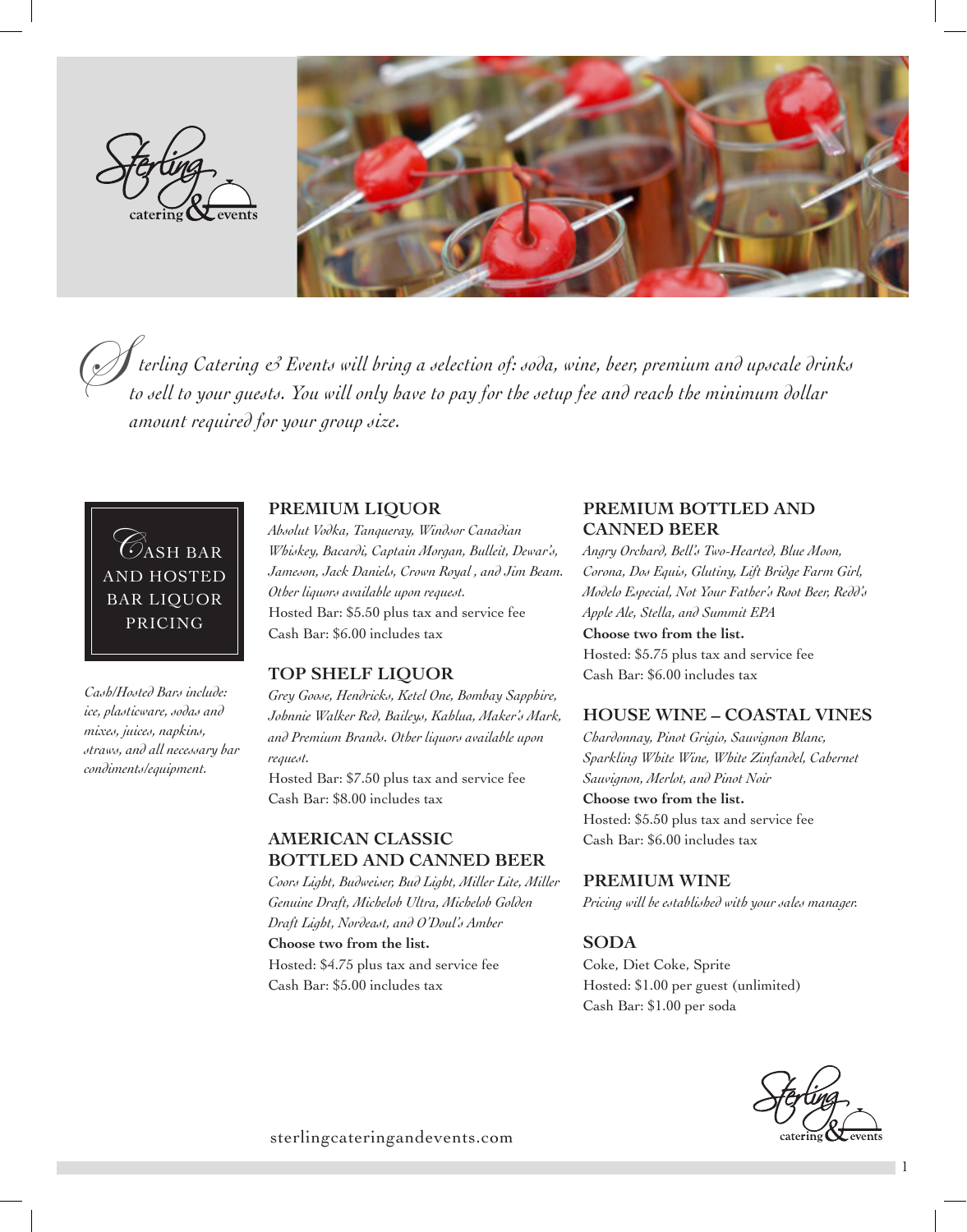



## LA CARTE BAR PRICING: KEG BEER OR BOTTLED WINE

## **KEG BEER**

*There are approximately 150, 12-ounce glasses in one keg of beer.*

AMERICAN CLASSIC KEG BEER – \$285 *Bud Light, Coors Light, Grain Belt, Michelob Golden Light, and Miller Lite*

PREMIUM KEG BEER – \$350 *Alaskan Amber, Angry Orchard, Blue Moon, Leinenkugel Honey Weiss, Sam Adams, and Summit EPA*

#### CRAFT KEG BEER – \$425

*Bauhaus, Bent Paddle, Deschutes, Fulton, Indeed, Lift Bridge, Pryes Miraculum, Summit Saga, Summit Seasonals, Surly, and Tin Whiskers. Other beers are available upon request.*



## **BOTTLED WINE**

## **HOUSE**

| Chardonnay, Coastal Vines, CA \$26          |  |
|---------------------------------------------|--|
| Pinot Grigio, Coastal Vines, CA\$26         |  |
| White Zinfandel, Coastal Vines, CA \$26     |  |
| Cabernet Sauvignon, Coastal Vines, CA  \$26 |  |
| Merlot, Coastal Vines, CA\$26               |  |

## **SPARKLING WINE**

| Sparkling White Wine, Coastal Vines, CA \$28 |  |
|----------------------------------------------|--|
|                                              |  |
| Pascal Toso Brut, Argentina \$30             |  |
|                                              |  |
| Codorniu Cava Brut, Spain \$33               |  |

## **WHITE**

| Moscato, Bella Sera, Italy\$26                |  |
|-----------------------------------------------|--|
| Riesling, Chateau St. Michelle, WA\$30        |  |
| Chardonnay, Edna Valley, CA  \$33             |  |
| Pinot Grigio, Da Vinci, Italy \$33            |  |
| Sauvignon Blanc, Chateau St. Michelle, WA\$33 |  |
| Sauvignon Blanc, Starborough, WA \$34         |  |
| Chardonnay, Kendall Jackson, WA \$37          |  |

## **RED**

| Malbec, Tierra Brisa, Argentina\$28      |  |
|------------------------------------------|--|
| Pinot Noir, Mirassou, CA \$27            |  |
| Zinfandel, Gnarly Head, CA\$29           |  |
| Cabernet Sauvignon, 14 Hands, CA \$29    |  |
|                                          |  |
| Columbia Crest Grand Estates             |  |
|                                          |  |
| Bridlewood Pinot Noir, CA\$34            |  |
| Cabernet Sauvignon, Seven Falls, CA \$37 |  |

*Sterling Catering provides the option of bringing your own wine into an event. There is a corkage fee of \$15 per 750ml bottle plus tax and service fee. Additional wine/keg selections that are not listed are available. Please inquire with your sales manager.*

sterlingcateringandevents.com